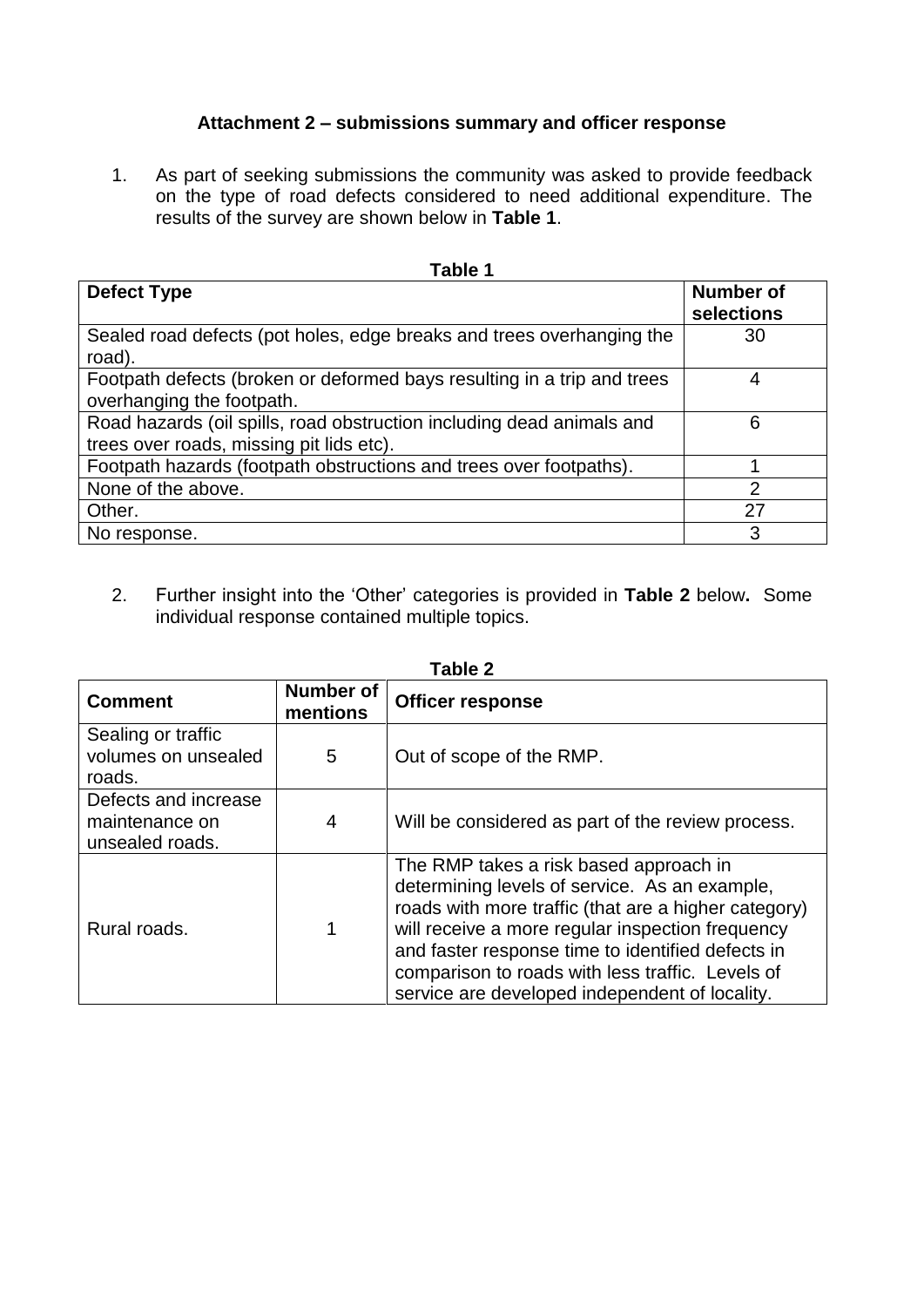| <b>Comment</b>                                           | <b>Number of</b><br>mentions | <b>Officer response</b>                                                                                                                                                                                                                                                                                                                                                                                                                                                                                                                                         |
|----------------------------------------------------------|------------------------------|-----------------------------------------------------------------------------------------------------------------------------------------------------------------------------------------------------------------------------------------------------------------------------------------------------------------------------------------------------------------------------------------------------------------------------------------------------------------------------------------------------------------------------------------------------------------|
| Roadside trees,<br>roadside slashing and<br>fire hazard. | 5                            | Although trees overhanging into the road and<br>footpath are a consideration of the RMP, the<br>associated service levels are contained in<br>Nillumbik's Tree Management Policy and Tree<br>Management Guidelines. The levels of service<br>relating to overhanging trees are set in<br>collaboration with emergency management<br>authorities in line with Council's Municipal Fire<br>Management Plan.<br>Roadside slashing activities are out of scope for<br>the RMP.<br>There is no proposal to review these levels of<br>service as part of this review. |
| Trail maintenance.                                       | $\overline{2}$               | Although trails on roadsides are a consideration of<br>the RMP, any review of service levels will be<br>performed as part of an update to Council's Trails<br>Strategy.<br>There is no proposal to review these levels of<br>service as part of this review.<br>This review, however will consider the levels of<br>service associated with Council's 'high' footpath<br>category which does include shared paths.                                                                                                                                              |
| Bike lanes.                                              | $\overline{2}$               | Out of scope of the RMP.                                                                                                                                                                                                                                                                                                                                                                                                                                                                                                                                        |
| Speed and traffic<br>flow.                               | $\overline{2}$               | Out of scope of the RMP.                                                                                                                                                                                                                                                                                                                                                                                                                                                                                                                                        |
| New footpaths.                                           | 3                            | Out of scope of the RMP.                                                                                                                                                                                                                                                                                                                                                                                                                                                                                                                                        |
| Widening roads.                                          | $\overline{1}$               | Out of scope of the RMP.                                                                                                                                                                                                                                                                                                                                                                                                                                                                                                                                        |
| Spend more on all of<br>the categories.                  | 5                            | The allocation of additional expenditure will be<br>subject to a resolution of Council to increase any<br>levels of service within an amended RMP.                                                                                                                                                                                                                                                                                                                                                                                                              |

3. A free form was also made available for submitters to provide any additional information. 46 of the 73 submissions received provided additional information, summarised in **Table 3** below with the officer response. Most individual responses contained multiple topics.

| <b>Additional</b><br><b>Information Provided</b> | Number of<br>mentions | <b>Officer response</b>                                                                                                         |
|--------------------------------------------------|-----------------------|---------------------------------------------------------------------------------------------------------------------------------|
| Update on a current<br>special charge<br>scheme. | 1                     | Out of scope of the RMP.<br>Officers have contacted the resident and provided<br>an update on the special charge scheme status. |
| Satisfaction with<br>current service levels.     |                       | Noted.                                                                                                                          |
| Bike lanes.                                      |                       | Out of scope of the RMP.                                                                                                        |

**Table 3**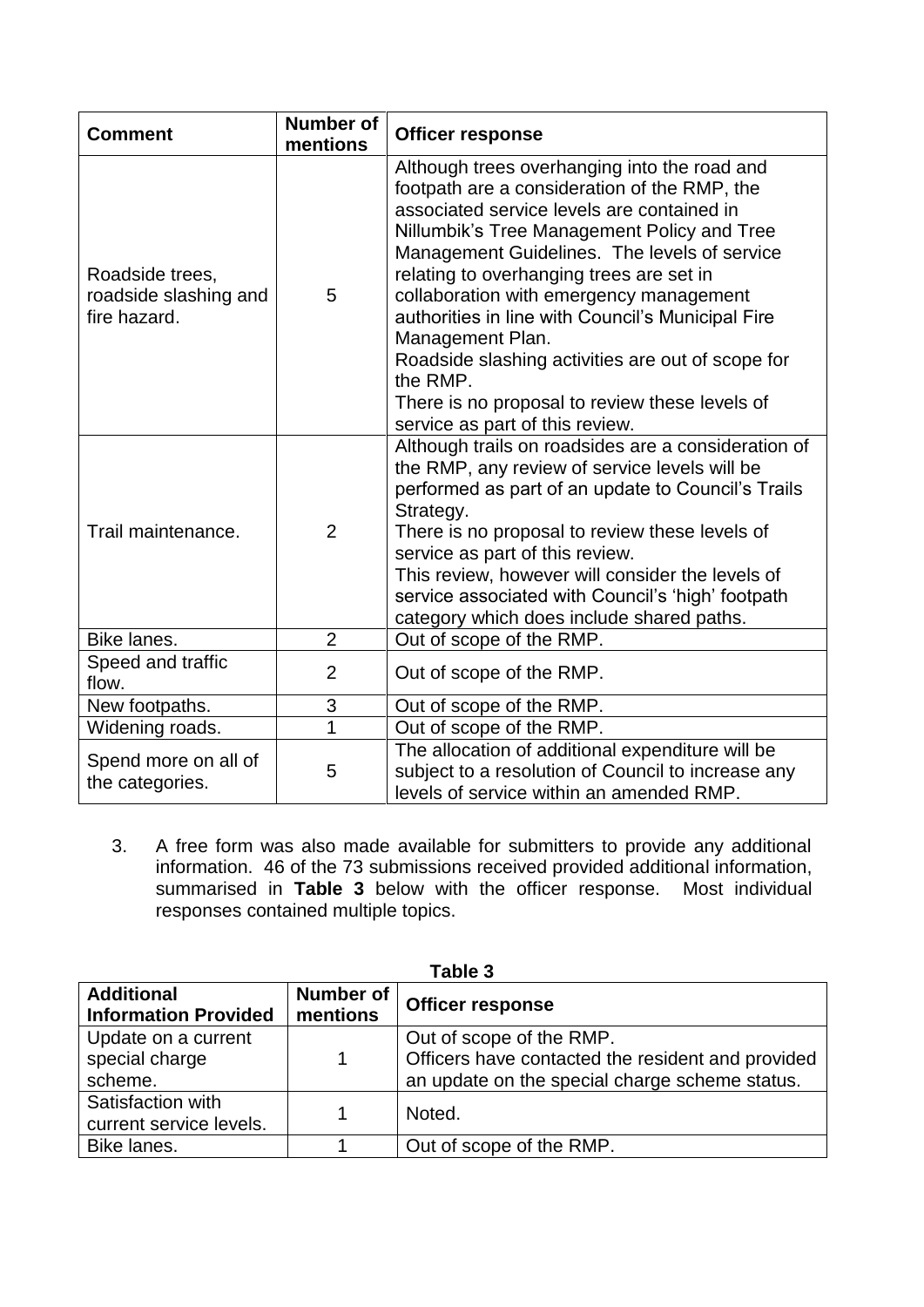| <b>Additional</b><br><b>Information Provided</b>                                | <b>Number of</b><br>mentions | <b>Officer response</b>                                                                                                                                                                                                                                                                                                                                                                                                                                                                                                                                                                                                                                           |
|---------------------------------------------------------------------------------|------------------------------|-------------------------------------------------------------------------------------------------------------------------------------------------------------------------------------------------------------------------------------------------------------------------------------------------------------------------------------------------------------------------------------------------------------------------------------------------------------------------------------------------------------------------------------------------------------------------------------------------------------------------------------------------------------------|
| Traffic lights, traffic<br>flow, speed limits or<br>general road safety.        | 13                           | Out of scope of the RMP.<br>Where contact details were made available,<br>officers have contacted submitters to discuss their<br>comments and provide advice on how Council<br>can support.                                                                                                                                                                                                                                                                                                                                                                                                                                                                       |
| Quality of pit lids.                                                            | 1                            | Council uses stormwater pit lids rated to the<br>environment within which the pit lids sits<br>according to the appropriate Australian Standard.                                                                                                                                                                                                                                                                                                                                                                                                                                                                                                                  |
| Stormwater drainage.                                                            | 1                            | Out of scope of the RMP.                                                                                                                                                                                                                                                                                                                                                                                                                                                                                                                                                                                                                                          |
| Additional parking.                                                             | $\overline{1}$               | Out of scope of the RMP.                                                                                                                                                                                                                                                                                                                                                                                                                                                                                                                                                                                                                                          |
| Sealing unsealed<br>roads and dust.                                             | 10                           | Out of scope of the RMP.                                                                                                                                                                                                                                                                                                                                                                                                                                                                                                                                                                                                                                          |
| Increase the grading<br>frequency and general<br>unsealed roads<br>maintenance. | 11                           | Will be considered as part of the review process.                                                                                                                                                                                                                                                                                                                                                                                                                                                                                                                                                                                                                 |
| Leaf litter in drains.                                                          | 1                            | Out of scope of the RMP.                                                                                                                                                                                                                                                                                                                                                                                                                                                                                                                                                                                                                                          |
| New footpaths and<br>pedestrian crossing<br>facilities.                         | 4                            | Out of scope of the RMP.                                                                                                                                                                                                                                                                                                                                                                                                                                                                                                                                                                                                                                          |
| Roadside trees,<br>roadside slashing and<br>fire hazard.                        | 17                           | Although trees overhanging into the road and<br>footpath are a consideration of the RMP, the<br>associated levels of service are contained in<br>Nillumbik's Tree Management Policy and Tree<br>Management Guidelines. The levels of service<br>relating to overhanging trees are set in<br>collaboration with emergency management<br>authorities in line with Council's Municipal Fire<br>Management Plan.<br>Clearance requirements are nominated within<br><b>Council's Tree Management Guidelines.</b><br>Roadside slashing activities are out of scope for<br>the RMP.<br>There is no proposal to review these levels of<br>service as part of this review. |
| Wildlife on roads.                                                              | 3                            | The RMP deals with the response times<br>associated with collecting deceased animals off<br>the road or footpath.<br>All other matters relating to increased wildlife<br>volumes and crossings points are out of scope of<br>the RMP.                                                                                                                                                                                                                                                                                                                                                                                                                             |
| Weed management.                                                                | 1                            | Out of scope of the RMP.                                                                                                                                                                                                                                                                                                                                                                                                                                                                                                                                                                                                                                          |
| Queried whether<br>graffiti management is<br>a RMP consideration.               | 1                            | Where graffiti impacts the legibility or visibility of<br>signage or other delineation infrastructure it<br>triggers a response with respect to the RMP to<br>restore its functionality.                                                                                                                                                                                                                                                                                                                                                                                                                                                                          |